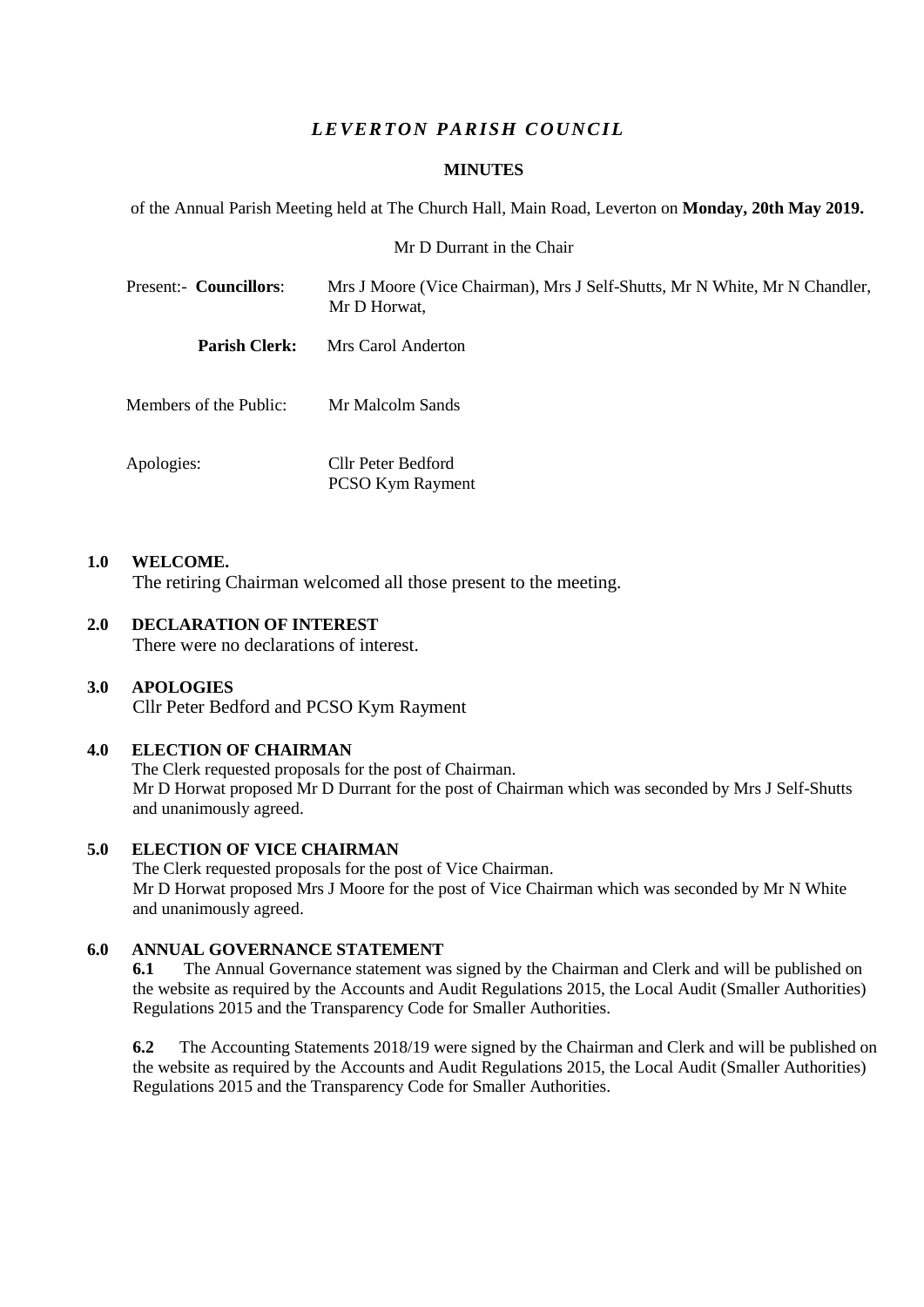## **Additional Parish Business**

## **7.0 OPEN FORUM**

Mr Malcolm Sands attended the meeting to express his interest in the vacancy of Parish Councillor. Mr Sands detailed his extensive experience whilst working within various councils and council administration roles and it was agreed unanimously to co-opt Mr Sands onto to the council.

## **2.0 POLICE MATTERS**

PCSO Kym Rayment had given apologies for not attending however had not given any details for the Police Matters agenda item.

**3.0 APOLOGIES:** Cllr Peter Bedford PCSO Kym Rayment

## **4.0 DECLARATION OF INTEREST**

There were no declarations of interest.

## **5.0 MINUTES**

The minutes of the Meeting held on  $29<sup>th</sup>$  April 2019 were agreed as presented and signed by the Chairman as a true record of the meeting.

#### **6.0 Matters arising:**

### **6.1 Speeding issue at Ashtree Cottage Corner on Main A52**

The clerk reported that Mrs Tyrell had received a reponse from her email to Matt Warman MP advising that contact with the Lincolnshire Road Safety Partnership team should be made by the Parish Council in the first instance. Mrs Moore stated that she was happy to do this.

## **6.2 Play Park**

Mr Horwat confirmed that the timbers had now been replaced and painted and the 'no vehicular access' sign had also been put up. The field had been sprayed by Mrs Durrant and the Parish Council asked the Chairman to convey their thanks. The clerk confirmed that the inspection had been booked with a completion date of  $30<sup>th</sup>$  June 2019. Mr Horwat again highlighted the need for top soil and grass seed in the goal mouths.

## **6.2 Poor Condition of Parish Roads**

The Chairman confirmed that the inspection of the parish roads with Mr C Chandler had been undertaken and various issues had been noted for repair. They had also discussed the gullies which had been highlighted by Mrs Moore at the last meeting and Mr Chandler stated that the rattling inspection cover on the A52, which had been highlighted by Mrs Moore in a previous meeting, was definitely the responsibility of BT and a Section 81 notice had been issued to BT by Lincolnshire County Council on two previous occasions.

## **6.3 Leverton Emergency Plan**

There was nothing further to report as the clerk was still awaiting confirmation that the draft document had been approved.

#### **6.4 Leverton Leisure Centre Subsidence**

Mrs Moore confirmed that the soil assessment had now been completed and they were awaiting results. It was not clear if the drainage inspection had been done due to the inclement weather.

### **7.0 PAYMENTS**

The Clerk requested the following payments be approved:

| D Horwat            | Petrol for mower           |  | $\pounds$ 14.00 (BACS) |
|---------------------|----------------------------|--|------------------------|
| C A Anderton & HMRC | Clerk Salary/Tax deduction |  | £ 250.00 (BACS)        |
| J Line              | Annual Audit               |  | £ 40.00 (Chq 000576)   |